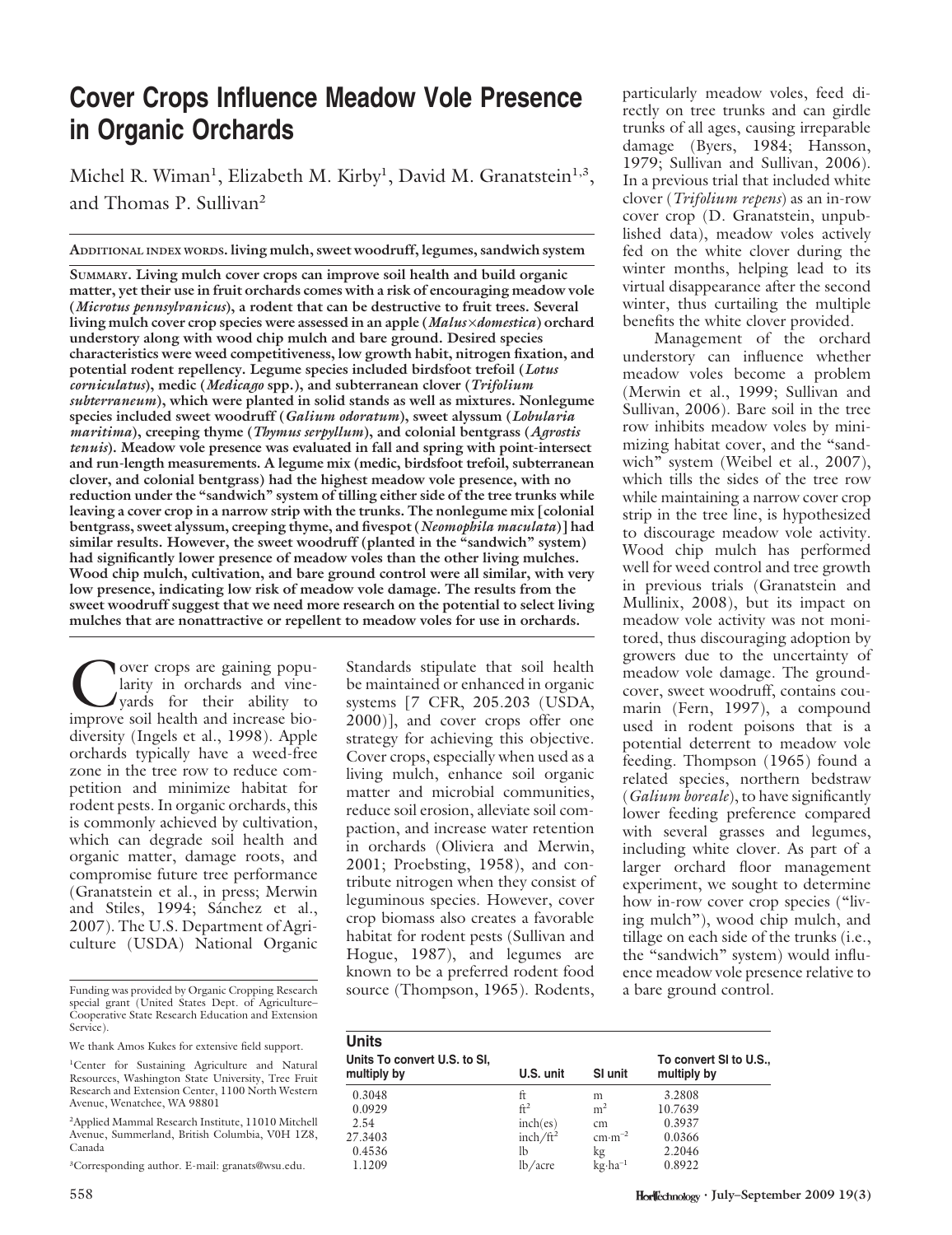## Materials and methods

The research was initiated in a new 'Pinova'/M.7, East Malling-Long Ashton (M.7 EMLA) apple block planted in Apr. 2005 at the Wenatchee Valley College teaching orchard in East Wenatchee, WA. Tree spacing was  $5.5 \times 13$  ft (623 trees/ acre). Tree row plots were 5 ft wide  $\times$ 44 ft long, each with six sample trees and guard trees at each end of the plot. On 26 May 2005, drive alleys were planted to a standard companion grass mix (Northwest Wholesale Inc., Wenatchee, WA) of 20% 'Fiesta' perennial ryegrass (Lolium perenne), 50% sheep fescue (Festuca ovina), and 30% chewing's fescue (Festuca rubra) at a rate of 30 lb/acre and were mowed four to five times per season. The experimental design was a randomized complete block with five replicates. Orchard floor management treatments of the tree row included: 1) bare ground control (CTL); 2) wood chip mulch 4 to 6 inch depth (WC); 3) clean cultivation using a rolling cultivator [WW (Wonder Weeder®; Harris Mfg., Burbank, WA)]; 4) living mulch legume {LML [mix of birdsfoot trefoil, 'Afghan' black medic (Medicago lupulina), burr medic (Medicago polymorpha), 'Mt. Barker' subterranean clover, and colonial bentgrass]}; 5) living mulch nonlegume [LMNL (mix of sweet alyssum, creeping thyme, fivespot, and colonial bentgrass)]; 6) the "sandwich" system legume [SWL (a 1.75-ft tilled strip on each side of the tree line and a 1.5-ft strip of living mulch in the tree line; same species as LML)]; and  $7$ ) the "sandwich" system nonlegume {SWNL [same tillage as SWL, planted with alternating plugs of the groundcovers sweet woodruff and corsican mint (Mentha *requienii*) every 6 inches between the trunks]}. Cover crops were planted from seed (except for plugs in SWNL) once in May 2005. Living mulch treatments were mowed to a 4-inch height every 2 to 3 weeks during each season with a string weed trimmer, primarily to control weeds. Weeds in the CTL plot were controlled with hand pulling and a string weed trimmer to cut them at the soil surface. The entire orchard floor was irrigated with sprinklers (R-10 rotators; Nelson Irrigation, Walla Walla, WA), generally using 9-h sets every 4 d, but

scheduled with tensiometers to avoid overirrigating. Chicken manure compost was hand-applied around each tree at a rate of 34 lb per tree, split into three applications per year (208 lb/acre total N; estimated 92 lb/acre N available in season of application). Pocket gophers (Thomomys talpoides) were controlled seasonally with mechanical traps to protect the young trees (Sullivan et al., 2001).

Additional cover crop species and cultivars were tested in small plots in a satellite trial consisting of two rows of trees in the same planting immediately adjacent to the trial described above.

Plots were established in May 2005, with three replications in a randomized complete-block design. One row contained 21 different living mulch groundcover treatments (LM Satellite), with plots  $3.0 \times 2.5$  ft. Each plot extended from the trunks to the edge of the drive alley (half the ''weed strip''). The treatments were pure stands of sweet alyssum, six subterranean clover cultivars, six medic cultivars, kura clover (Trifolium ambiguum), three birdsfoot trefoil cultivars, fivespot, creeping thyme, and colonial bentgrass, with a bareground control. A second row used the "sandwich" system (Sandwich Satellite) and placed the groundcovers (mostly from plugs) in the tree row between the trunks, with plots 10.5 ft long  $\times$  1.5 ft wide. The nine groundcover treatments were white clover, subterranean clover mix ('Clare', 'Mt. Barker', and 'Nungarin'), phlox (Phlox subulata), potentilla (Potentilla neu*manniana*), creeping thyme, ajuga (Ajuga reptans), veronica (Veronica repens), black medic, and bare-ground control.

Meadow vole presence was evaluated by evidence of meadow vole activity and meadow vole damage to the trees. Meadow vole surface runways, feeding, holes, or feces were counted using a  $0.5 \text{ m}^2$  grid of 36 intersection points (Hansson, 1979) and were subsampled three times per plot (once per plot in Satellite rows). Surface runway length was measured in each 0.5-m<sup>2</sup> grid area using a flexible rope (Hansson, 1979). Sampling times were Nov. 2005 and Feb. 2006 (Year 1), and Oct. 2006 and Mar. 2007 (Year 2, main trial only). In Feb. 2006, trunk injury was assessed in the main trial by visually

examining every tree in one replicate plot, and then 1 month later, examining every other tree in all five replicate plots. Tree injury was determined by inspecting and measuring the area of chewing damage to the trunk near where it meets the ground. Statistical analyses were conducted with SAS (version 8; SAS Institute, Cary, NC) using analysis of variance, and means were compared with Fisher's least significant difference test at  $P < 0.05$ .

## Results and discussion

Most of the cover crops established well and formed solid groundcover where they were planted. The corsican mint in the SWNL plots died within weeks, apparently due to diseased planting stock; thus, that treatment became solely sweet woodruff, which filled the trunk line area and beyond, but was contained by the tillage. Over the course of the study, the most competitive species predominated in each species mixture. The LML and SWL plots became a 1:1 ratio of birdsfoot trefoil to colonial bentgrass, and the LMNL plots became mostly colonial bentgrass with creeping thyme. Creeping thyme did expand in biomass and area after year 1, but the competition by the colonial bentgrass limited its contribution to the stand. Sweet alyssum and fivespot did not reseed, and the medics and subterranean clover did not return after year 1.

Meadow vole populations were at the peak of their normal 3- to 4 year population cycle during year 1 (T. Sullivan, personal communication), providing favorable conditions for assessment of orchard floor management treatment impacts. By the end of year 2, the population had dropped dramatically and it was difficult to find signs of meadow vole presence in any treatment (Fig. 1). The point-intersect data and runlength data generally indicated the same treatment effects (Table 1). Living mulches (LML and LMNL) had the most meadow vole presence for both sample dates in year 1, along with SWL (Table 1). SWNL (with the sweet woodruff) had significantly lower meadow vole presence than the other cover crop treatments, but greater than the CTL, WW, or WC plots (for run length). These results suggest that the "sandwich" system may not deter meadow voles just by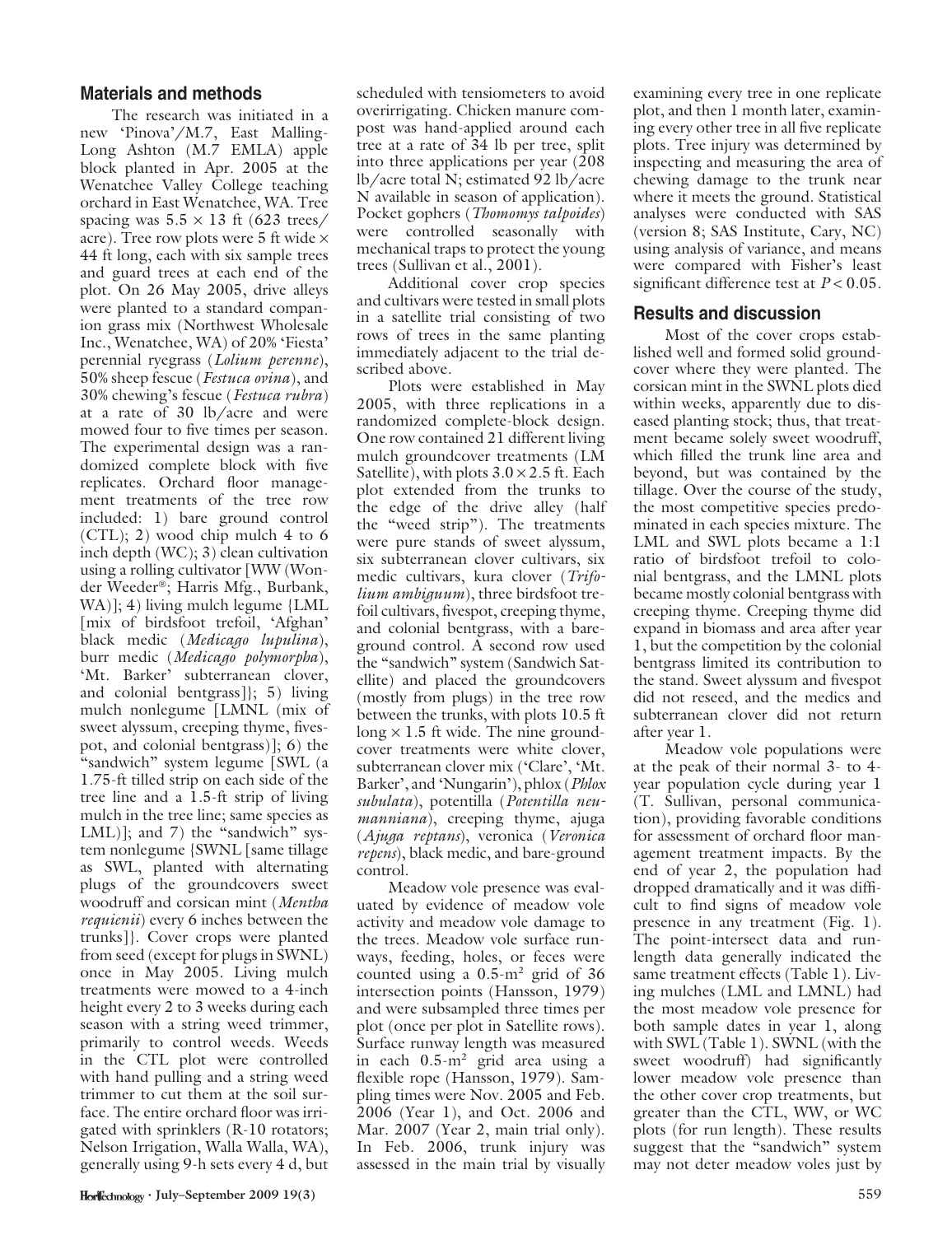

Fig. 1. Change in meadow vole presence in an apple orchard over two winters as measured by the point intersect method at East Wenatchee, WA (number of intersect points per square meter with meadow vole presence of 72 possible points; 1  $\text{point/m}^2$  = 0.0929  $\text{point/ft}^2$ ). Orchard floor management treatments: CTL = bare ground control;  $WC = wood$  chip mulch 4 to 6 inch (10.2–15.2 cm) depth;  $WW =$ clean cultivation using a rolling cultivator (Wonder Weeder®; Harris Mfg., Burbank, WA); LML = living mulch legume (mix of birdsfoot trefoil, 'Afghan' black medic, 'Mt. Barker' subterranean clover, and colonial bentgrass); LMNL = living mulch nonlegume (mix of sweet alyssum, creeping thyme, fivespot, and colonial bentgrass);  $SWL =$  "sandwich" system legume [1.75 ft (0.533 m) tilled strip on each side of the tree line and a 1.5 ft (0.457 m) strip of living mulch in the tree line; same species as LML]; SWNL = "sandwich" system nonlegume (same tillage as SWL, planted with alternating plugs of the groundcovers sweet woodruff and corsican mint every 6 inches between the trunks).

Table 1. Evidence of meadow vole presence under different orchard floor management treatments in an organic apple orchard by surface runway length measurements, East Wenatchee, WA.

|                        | Sample date          |                    |           |           |  |  |
|------------------------|----------------------|--------------------|-----------|-----------|--|--|
|                        | Nov. 2005            | Feb. 2006          | Oct. 2006 | Mar. 2007 |  |  |
| Treatment <sup>z</sup> |                      |                    |           |           |  |  |
| LML                    | 297.3 a <sup>x</sup> | 196.7 <sub>b</sub> | 51.3      | $\theta$  |  |  |
| LMNL                   | 188.0c               | 286.0ab            | 45.3      | $\Omega$  |  |  |
| <b>SWL</b>             | 264.0ab              | 354.0a             | 43.0      | $\Omega$  |  |  |
| <b>SWNL</b>            | 117.3c               | 90.0c              | 63.3      | $\Omega$  |  |  |
| WC.                    | 18.7 d               | 17.3c              | 0         | $\Omega$  |  |  |
| <b>CTL</b>             | 33.3 d               | 4.0c               | $\theta$  | $\Omega$  |  |  |
| <b>WW</b>              | 5.3d                 | 26.0c              | $\theta$  | $\Omega$  |  |  |
| $\boldsymbol{P}$       | < 0.001              | 0.018              | 0.112     |           |  |  |

z CTL = bare ground control; WC = wood chip mulch 4 to 6 inch (10.2–15.2 cm) depth; WW = clean cultivation using a rolling cultivator (Wonder Weeder®; Harris Mfg., Burbank, WA); LML = living mulch legume (mix of birdsfoot trefoil, 'Afghan' black medic, 'Mt. Barker' subterranean clover, and colonial bentgrass); LMNL = living mulch non-legume (mix of sweet alyssum, creeping thyme, fivespot, and colonial bentgrass); SWL = "sandwich system legume  $(1.75 \text{ ft} (0.533 \text{ m})$  tilled strip on each side of the tree line and a 1.5 ft  $(0.457 \text{ m})$  strip of living mulch in the tree line; same species as LML]; SWNL = ''sandwich'' system nonlegume (same tillage as SWL, planted with alternating plugs of the groundcovers sweet woodruff and corsican mint every 6 inches between the trunks).  $y_1$  cm·m<sup>-2</sup> = 0.0366 inch/ft<sup>2</sup>.

"Mean separation test in columns by Fisher's least significant difference at  $P < 0.05$ .

virtue of the bare ground it provides on either side of the cover crop because LML and SWL were not different. The choice of legume versus nonlegume species also made no difference in meadow vole presence in LML and LMNL. Physical cover

(habitat) may have been more of a determining factor in this young orchard than food preference. Meadow vole presence was significantly lower in the sweet woodruff despite good physical cover, and direct feeding studies would be needed to determine

whether the lower presence was due to a lower feeding preference, as reported by Thompson (1965). Commercial peppermint (Mentha  $\times$ piperita) growers in the state have reported few meadow voles in mint fields compared with other crops (G. Colley, personal communication), but the corsican mint in this trial did not survive to provide any evaluation.

While sweet woodruff exhibited lower meadow vole presence than the other cover crops, we did measure more run length in this cover crop at both sampling dates in year 1 (nonsignificant for Feb. 2006) than in the noncover crop plots. Differences for the point-intersect data were much smaller. Meadow vole presence in WC was not different from the bare plots (CTL and WW), verifying previous observations by us and others of the low meadow vole preference for that material. Less than 2% of the trees sampled across the entire trial had evidence of meadow vole feeding on the trunks (data not shown).

In the LM Satellite row, seven of 21 living mulch treatments had signs of meadow vole presence in Feb. 2006 (data not shown). Only four treatments had measurable run length [three birdsfoot trefoil cultivars (30–78 cm·m<sup>-2</sup>) and 'Santiago' burr medic (80 cm·m<sup>-2</sup>)], but differences were nonsignificant (data not shown). No evidence of meadow vole presence was found for any of the treatments for the Oct. 2006 sampling.

In the Sandwich Satellite row, point-intersect and run-length data indicated meadow vole presence for all treatments in Nov. 2005. Differences were significant for point intersects, but no clear pattern by species was evident (Table 2). Ajuga, creeping thyme, and veronica plots tended to have the least meadow vole presence then and in Feb. 2006, and were not different from the control. Although the results from the main trial and the Sandwich Satellite row cannot be statistically compared, the latter was directly adjacent to the last row of the main trial, and all part of the same orchard planting with the same management other than the treatments. The Sandwich Satellite row had tillage on both sides of its entire length, whereas the "sandwich" plots in the main trial were interspersed with plots with no tillage.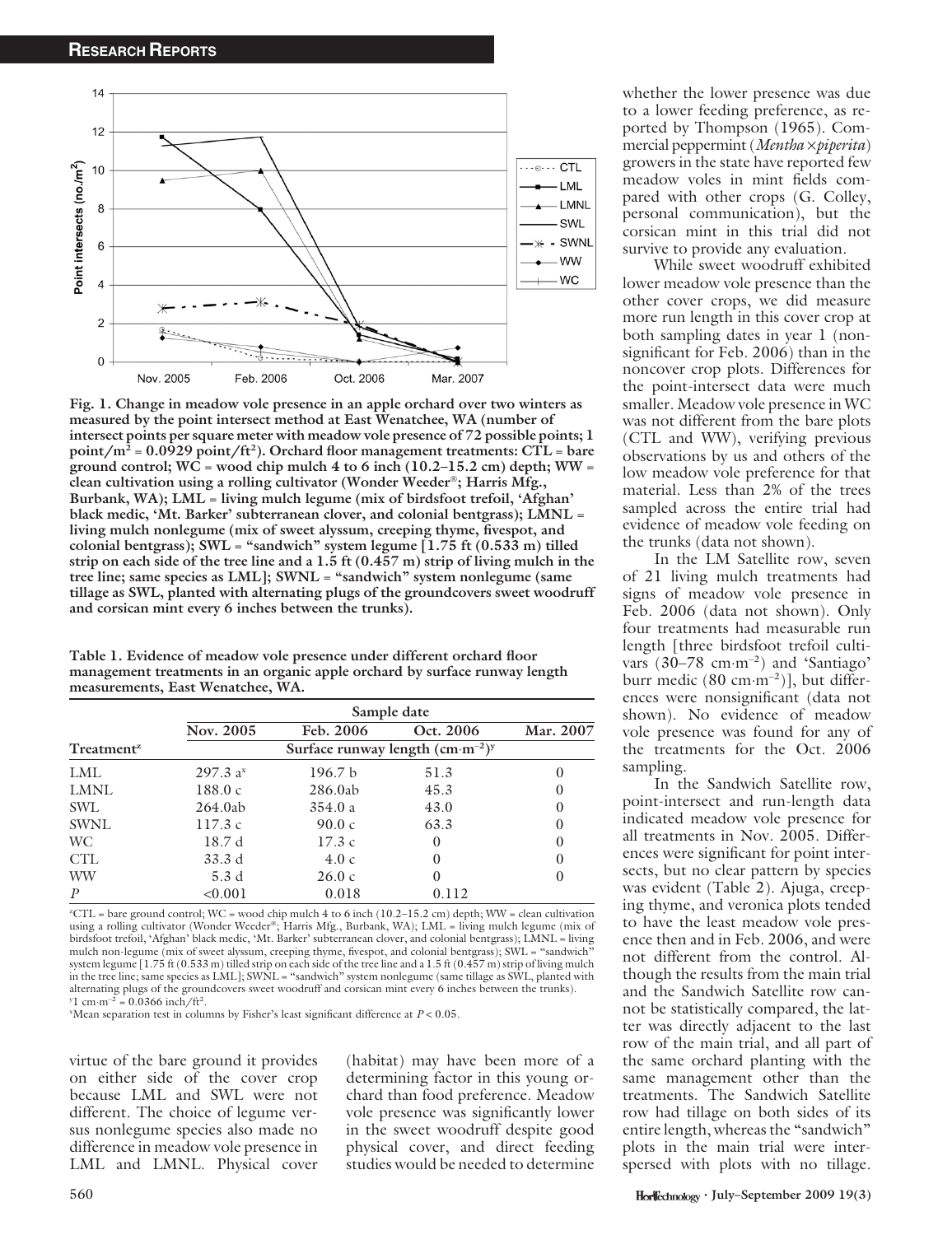Table 2. Meadow vole presence in Sandwich<sup>z</sup> Satellite row, organic apple planting in East Wenatchee, WA.

|                         | Intersect points <sup>y</sup> (no./m <sup>2</sup> ) | Run length $(cm·m-2)x$ |           |
|-------------------------|-----------------------------------------------------|------------------------|-----------|
| Ground cover species    | Nov. 2005                                           | Nov. 2005              | Feb. 2006 |
| White clover            | $35.4 \text{ a}^{\text{w}}$                         | 340                    | 193       |
| Subterranean clover mix | $30.0$ ab                                           | 280                    | 80        |
| Phlox                   | $22.7$ abc                                          | 260                    | 133       |
| Potentilla              | $20.0$ abc                                          | 200                    | 73        |
| Creeping thyme          | 13.3c                                               | 147                    | $\theta$  |
| Black medic             | 12.7c                                               | 147                    | 87        |
| Ajuga                   | 13.3c                                               | 140                    | $\Omega$  |
| Veronica                | 12.0c                                               | 133                    | $\Omega$  |
| Control bare ground     | $17.4~\mathrm{bc}$                                  | 193                    | $\theta$  |
| $\boldsymbol{P}$        | 0.05                                                | 0.18                   | 0.08      |

 $^{26}$ Sandwich" system has a  $1.5$  ft  $(0.457$  m) strip of cover crop in the trunk line, and a  $1.75$  ft  $(0.533$  m) tilled strip on each side of this.

 $y$ Number of intersect points per square meter with meadow vole presence, out of 72 possible points; 1 point/m<sup>2</sup> =  $0.0929$  point/ft<sup>2</sup>.

 $x_1$  cm·m<sup>-2</sup> = 0.0366 inch/ft<sup>2</sup>.

"Mean separation test in columns by Fisher's least significant difference test at  $P < 0.05$ .

Therefore, if the tillage were to have any deterrent effect on the meadow voles, we would have expected to see it in the Sandwich Satellite row. We did not; in fact, overall run lengths were greater there than the treatments with the least meadow vole presence in Trial 1. There were few signs of meadow voles in these plots in Oct. 2006.

While a larger plot size and groundcover management that spanned multiple rows to create an orchard-level treatment area would be more desirable for a field study of meadow voles, our method was of the same scale of that used by Byers (1981) for detecting activity and sign of woodland voles (Microtus pinetorum). As reported by Hansson (1979), the method is sound for these indirect assessments of the presence of meadow voles, which is not a measure of populations. The trial was surrounded on three sides by a mature apple orchard that provided ample meadow vole habitat. We did not see any block effect for meadow vole presence that would suggest unequal meadow vole pressure on the plots from in-migration. The results from these trials reinforce the observation that the use of any living mulch in the tree row will elevate the risk of tree damage from meadow voles. None of the legume species or cultivars appeared to have a markedly lower attractiveness for meadow voles than others. Nonlegume species that provided ample cover also experienced meadow vole presence. The drop in meadow vole presence in the cover

crops in year 2 can be attributed to the meadow vole population cycle, as the cover crops provided ample cover and had new tissue growth from the periodic mowing in both years. Sweet woodruff had significantly lower meadow vole presence than other cover crops, perhaps due to the coumarin contained in the plant tissue (Fern, 1997), suggesting a potential for repellency through choice of cover crop species. The ornamental plant japanese pachysandra (Pachysandra terminalis) exerted repellency to meadow voles that was linked to steroidal alkaloids in the tissue (Curtis et al., 2003). Weibel et al. (2007) use mouseear hawkweed (Hieracium pilosella) as the cover crop in their "sandwich" system in Switzerland, and that plant reportedly also contains a coumarin-like compound and has allelopathic properties (Wikipedia, 2009). Wood chip mulch was similar to bare ground for meadow vole presence, a finding that suggests wood chips be given more consideration as a mulching material. In contrast, growers have observed meadow vole presence with other mulch materials such as straw and weed fabric (S. Ela, personal communication). While little damage to trees was observed in these trials, even in plots with high meadow vole presence, the risk of injury from meadow vole activity is very real. The greatest risk would occur when a cover crop, a peak in the meadow vole population cycle, and a winter with prolonged, deep snow cover coincide. Economic losses from such a situation could be severe. Therefore, more

targeted studies for controlling meadow vole populations in organic orchards are needed before further innovations in cover crop and living mulch use can be employed.

## Literature cited

Byers, R.E. 1981. Field method for evaluation of rodenticides for control of Microtus pinetorum in apple orchards, p. 77–85. In: E.W. Schafer and C.R. Walker (eds.). Vertebrate pest control and management materials: Third conference. ASTM STP 752. Amer. Soc. Testing Materials, West Conshohocken, PA.

Byers, R.E. 1984. Control and management of vertebrate pests in deciduous orchards of the eastern United States. Hort. Rev. (Amer. Soc. Hort. Sci.) 6:253– 285.

Curtis, P.D., E.D. Rowland, M.M. Harribal, G.B. Curtis, J.A. Renwick, M.D. Martin-Rehrmann, and G.L. Good. 2003. Plant compounds in Pachysandra terminalis that act as feeding deterrents to prairie meadow voles. HortScience 38: 390–394.

Fern, K. 1997. Plants for a future. 7 Jan. 2009. <http://www.pfaf.org/database/ plants.php?Galium+odoratum>.

Granatstein, D. and K. Mullinix. 2008. Mulching options for Northwest organic and conventional orchards. HortScience 43:45–50.

Granatstein, D., M. Wiman, E. Kirby, and K. Mullinix. Sustainability trade-offs in organic orchard floor management. Acta Hort. (In press).

Hansson, L. 1979. Field signs as indicators of meadow vole abundance. J. Appl. Ecol. 16:339–347.

Ingels, C., R.L. Bugg, G.T. McGourty, and L.P. Christensen. 1998. Cover cropping in vineyards. Univ. Calif., Div. Agr. Natural Resources Publ. 3338.

Merwin, I.A. and W.C. Stiles. 1994. Orchard groundcover management impacts on soil physical properties. J. Amer. Soc. Hort. Sci. 119:216–222.

Merwin, I.A., J.A. Ray, and P.D. Curtis. 1999. Orchard groundcover management systems affect meadow vole populations and damage to apple trees. Hort-Science 34:271–274.

Oliviera, M.T. and I.A. Merwin. 2001. Soil physical conditions in a New York orchard after eight years under different groundcover management systems. Plant Soil 234:233-237.

Proebsting, E.L. 1958. Yield, growth, and date of maturity of Elberta peaches as